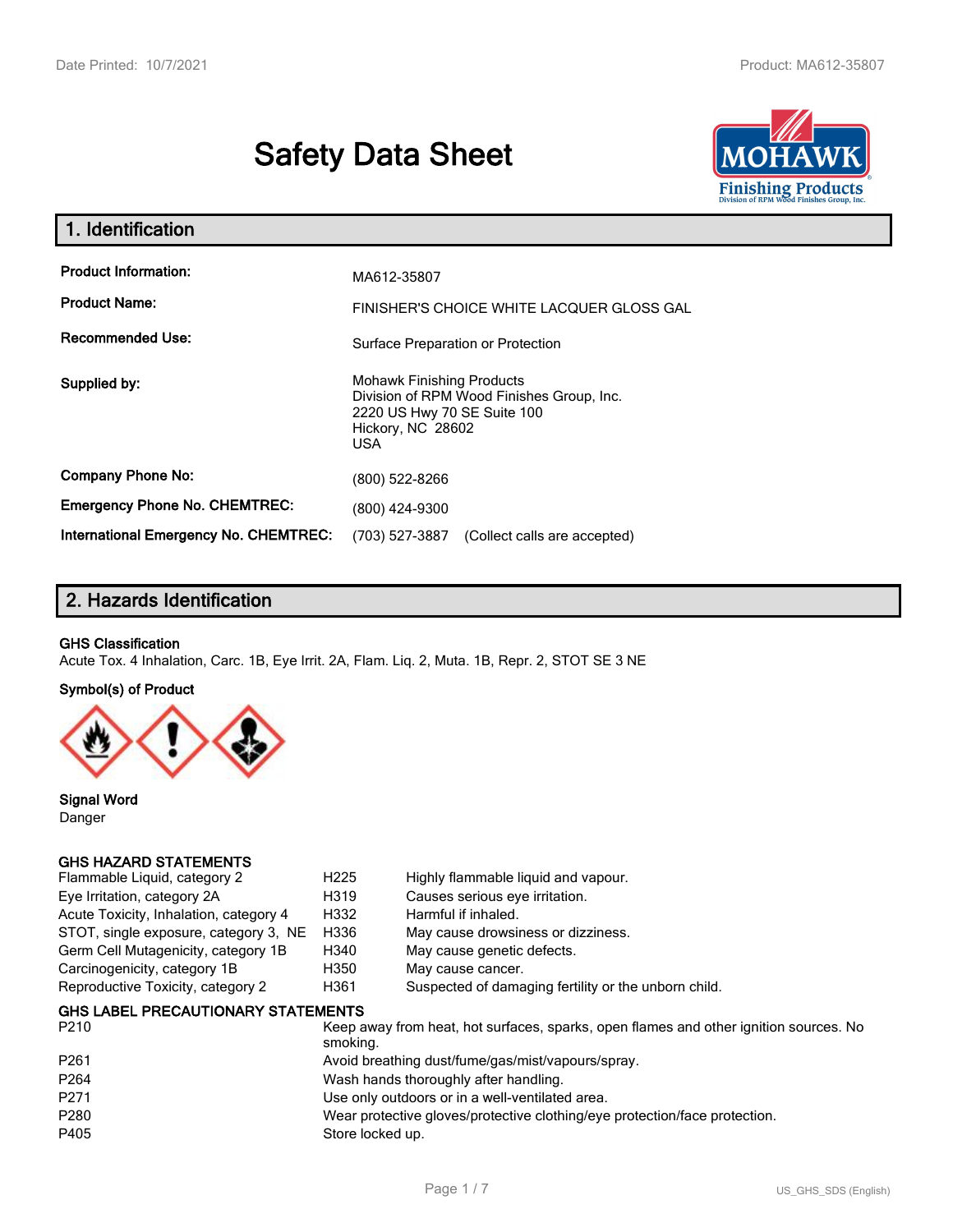| P303+P361+P353                          | IF ON SKIN (or hair): Take off immediately all contaminated clothing. Rinse skin with<br>water/shower.                              |
|-----------------------------------------|-------------------------------------------------------------------------------------------------------------------------------------|
| P305+P351+P338                          | IF IN EYES: Rinse cautiously with water for several minutes. Remove contact lenses, if<br>present and easy to do. Continue rinsing. |
| P403+P233                               | Store in a well-ventilated place. Keep container tightly closed.                                                                    |
| P <sub>201</sub>                        | Obtain special instructions before use.                                                                                             |
| P312                                    | Call a POISON CENTER or doctor/physician if you feel unwell.                                                                        |
| P304+P340                               | IF INHALED: Remove person to fresh air and keep comfortable for breathing.                                                          |
| P308+P313                               | IF exposed or concerned: Get medical advice/attention.                                                                              |
| P337+P313                               | If eye irritation persists: Get medical advice/attention.                                                                           |
| P403+P235                               | Store in a well-ventilated place. Keep cool.                                                                                        |
| <b>GHS SDS PRECAUTIONARY STATEMENTS</b> |                                                                                                                                     |
| P240                                    | Ground/bond container and receiving equipment.                                                                                      |
| P <sub>241</sub>                        | Use explosion-proof electrical/ventilating/lighting/equipment.                                                                      |
| P242                                    | Use only non-sparking tools.                                                                                                        |
| P243                                    | Take precautionary measures against static discharge.                                                                               |

## **3. Composition/Information on ingredients**

| <b>Chemical Name</b>                    | CAS-No.       | <u>Wt. %</u> | <b>GHS Symbols</b> | <b>GHS Statements</b>             |
|-----------------------------------------|---------------|--------------|--------------------|-----------------------------------|
| acetone                                 | 67-64-1       | 40-55        | GHS02-GHS07        | H <sub>225</sub> -302-319-332-336 |
| titanium dioxide                        | 13463-67-7    | $10 - 25$    | GHS08              | H <sub>351</sub>                  |
| cellulose nitrate, cellulose ester      | 9004-70-0     | $2.5 - 10$   | GHS01              | H <sub>201</sub>                  |
| butyl cellosolve                        | 111-76-2      | $2.5 - 10$   | GHS06-GHS07        | H302-315-319-330                  |
| epoxidized soybean oil                  | 8013-07-8     | $1.0 - 2.5$  | GHS07              | H332                              |
| p-chlorobenzotrifluoride                | $98 - 56 - 6$ | $1.0 - 2.5$  | GHS08              | H <sub>351</sub>                  |
| n-butyl acetate                         | 123-86-4      | $1.0 - 2.5$  | GHS02-GHS07        | H <sub>226</sub> -336             |
| aromatic hydrocarbons                   | 64742-95-6    | $0.1 - 1.0$  | GHS06-GHS08        | H304-331-340-350                  |
| ethylbenzene                            | 100-41-4      | $0.1 - 1.0$  | GHS02-GHS07-       | H <sub>225</sub> -304-332-373     |
|                                         |               |              | GHS08              |                                   |
| 2-Ethyl-2-hydroxymethyl-1,3-propanediol | 77-99-6       | $0.1 - 1.0$  | GHS08              | H <sub>361</sub>                  |
| ethanol                                 | 64-17-5       | $0.1 - 1.0$  | GHS02              | H <sub>225</sub>                  |

The exact percentage (concentration) of ingredients is being withheld as a trade secret.

The text for GHS Hazard Statements shown above (if any) is given in the "Other information" Section.

## **4. First-aid Measures**



FIRST AID - EYE CONTACT: IF IN EYES: Rinse cautiously with water for several minutes. Remove contact lenses, if present and easy to do. Continue rinsing. If eye irritation persists: Get medical advice/attention.

FIRST AID - SKIN CONTACT: IF ON SKIN (or hair): Take off immediately all contaminated clothing. Rinse skin with water/shower.

FIRST AID - INGESTION: IF SWALLOWED: rinse mouth. Do NOT induce vomiting. IF exposed or if you feel unwell: Call a POISON CENTER or doctor/physician.

FIRST AID - INHALATION: IF INHALED: Remove person to fresh air and keep comfortable for breathing.

## **5. Fire-fighting Measures**

**SPECIAL FIREFIGHTING PROCEDURES:** Evacuate all persons from the fire area to a safe location. Move non-burning material, as feasible, to a safe location as soon as possible. Fire fighters should be protected from potential explosion hazards while extinguishing the fire. Wear self-contained breathing apparatus (SCBA) and full fire-fighting protective clothing. Thoroughly decontaminate all protective equipment after use. Containers of this material may build up pressure if exposed to heat (fire). Use water spray to cool fire-exposed containers. Use water spray to disperse vapors if a spill or leak has not ignited. DO NOT extinguish a fire resulting from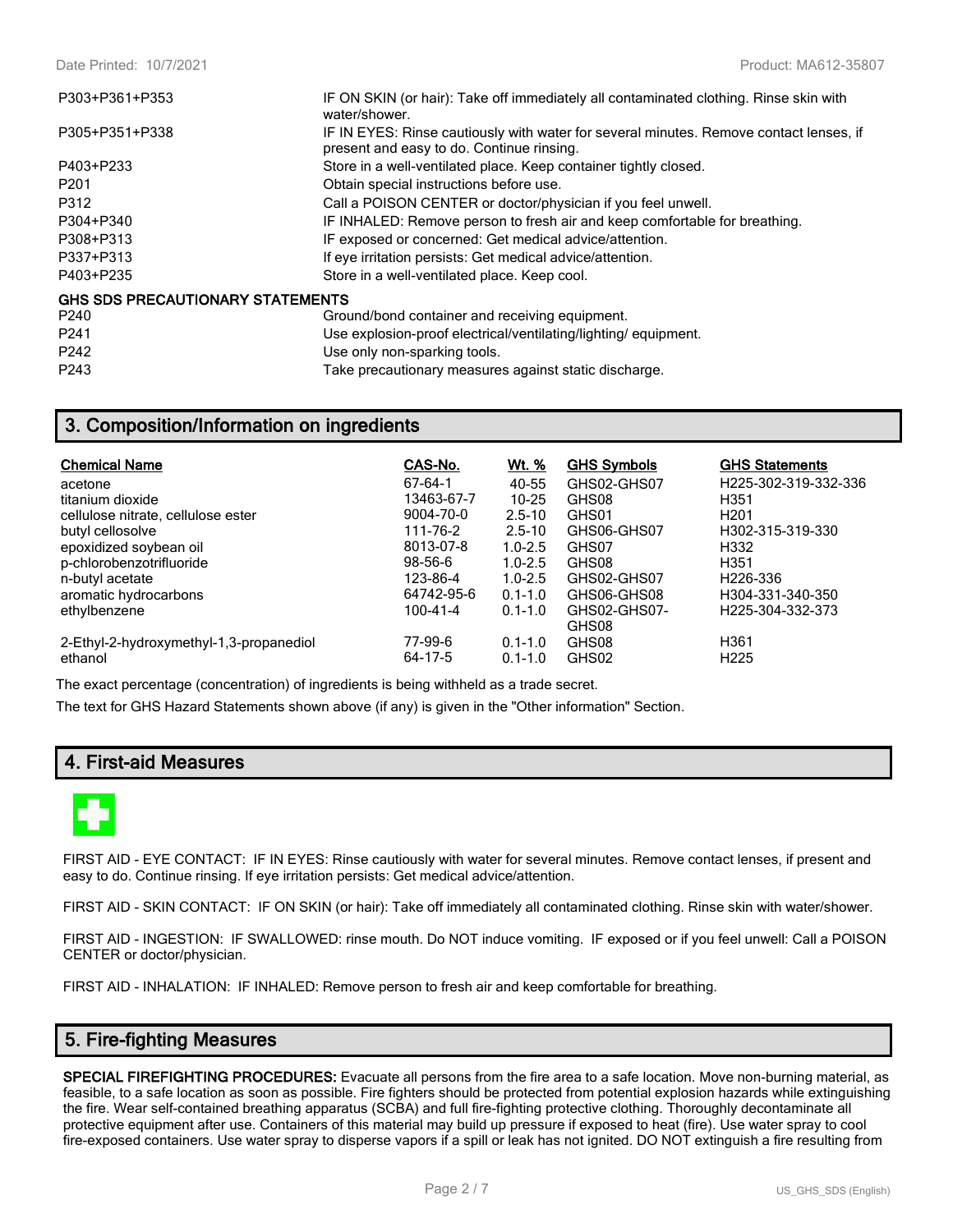the flow of flammable liquid until the flow of the liquid is effectively shut off. This precaution will help prevent the accumulation of an explosive vapor-air mixture after the initial fire is extinguished.

**FIREFIGHTING EQUIPMENT:** This is a NFPA/OSHA Class 1B or less flammable liquid. Follow NFPA30, Chapter 16 for fire protection and fire suppression. Use a dry chemical, carbon dioxide, or similar ABC fire extinguisher for incipeint fires. Water may be used to cool and prevent rupture of containers that are exposed to heat from fire.

## **6. Accidental Release Measures**

#### **ENVIRONMENTAL MEASURES:** No Information

**STEPS TO BE TAKEN IN CASE MATERIAL IS RELEASED OR SPILLED:** Follow personal protective equipment recommendations found in Section VIII. Personal protective equipment needs must be evaluated based on information provided on this sheet and the special circumstances created by the spill including; the material spilled, the quantity of the spill, the area in which the spill occurred, and the training and the expertise of employees in the area responding to the spill. Never exceed any occupational exposure limits. Shut off ignition sources; including electrical equipment and flames. Do not allow smoking in the area. Do not allow the spilled product to enter public drainage system or open waterways.

## **7. Handling and Storage**



**HANDLING:** Avoid inhalation and contact with eyes, skin, and clothing. Wash hands thoroughly after handling and before eating or drinking. In keeping with safe handling practices, avoid ignition sources (smoking, flames, pilot lights, electrical sparks); ground and bond containers when transferring the material to prevent static electricity sparks that could ignite vapor and use spark proof tools and explosion proof equipment. Empty containers may retain product residue or vapor. Do not pressurize, cut, weld, braze, solder, drill, grind, or expose container to heat, flame, sparks, static electricity, or other sources of ignition. Any of these actions can potentially cause an explosion that may lead to injury.

**STORAGE:** Keep containers closed when not in use. Store in cool well ventilated space away from incompatible materials.

## **8. Exposure Controls/Personal Protection**

| Ingredients with Occupational Exposure Limits |                      |                       |                     |                         |  |
|-----------------------------------------------|----------------------|-----------------------|---------------------|-------------------------|--|
| <b>Chemical Name</b>                          | <b>ACGIH TLV-TWA</b> | <b>ACGIH-TLV STEL</b> | <b>OSHA PEL-TWA</b> | <b>OSHA PEL-CEILING</b> |  |
| acetone                                       | $250$ ppm            | $500$ ppm             | $1000$ ppm          | N.D.                    |  |
| titanium dioxide                              | $10 \text{ mg/m}$    | N.D.                  | $15 \text{ mg/m}$   | N.D.                    |  |
| cellulose nitrate, cellulose ester            | N.D.                 | N.D.                  | N.D.                | N.D.                    |  |
| butyl cellosolve                              | 20 ppm               | N.D.                  | 50 ppm              | N.D.                    |  |
| epoxidized soybean oil                        | N.D.                 | N.D.                  | N.D.                | N.D.                    |  |
| p-chlorobenzotrifluoride                      | N.D.                 | N.D.                  | N.D.                | N.D.                    |  |
| n-butyl acetate                               | 50 ppm               | $150$ ppm             | $150$ ppm           | N.D.                    |  |
| aromatic hydrocarbons                         | N.D.                 | N.D.                  | N.D.                | N.D.                    |  |
| ethylbenzene                                  | 20 ppm               | N.D.                  | $100$ ppm           | N.D.                    |  |
| 2-Ethyl-2-hydroxymethyl-1,3-propanediol N.D.  |                      | N.D.                  | N.D.                | N.D.                    |  |
| ethanol                                       | N.D.                 | 1000 ppm              | $1000$ ppm          | N.D.                    |  |

**Further Advice: MEL = Maximum Exposure Limit OES = Occupational Exposure Standard SUP = Supplier's Recommendation Sk = Skin Sensitizer N.E. = Not Established N.D. = Not Determined**

#### **Personal Protection**



**RESPIRATORY PROTECTION:** Use adequate engineering controls and ventilation to keep levels below recommended or statutory exposure limits. If exposure levels exceed limits use appropriate approved respiratory protection equipment.

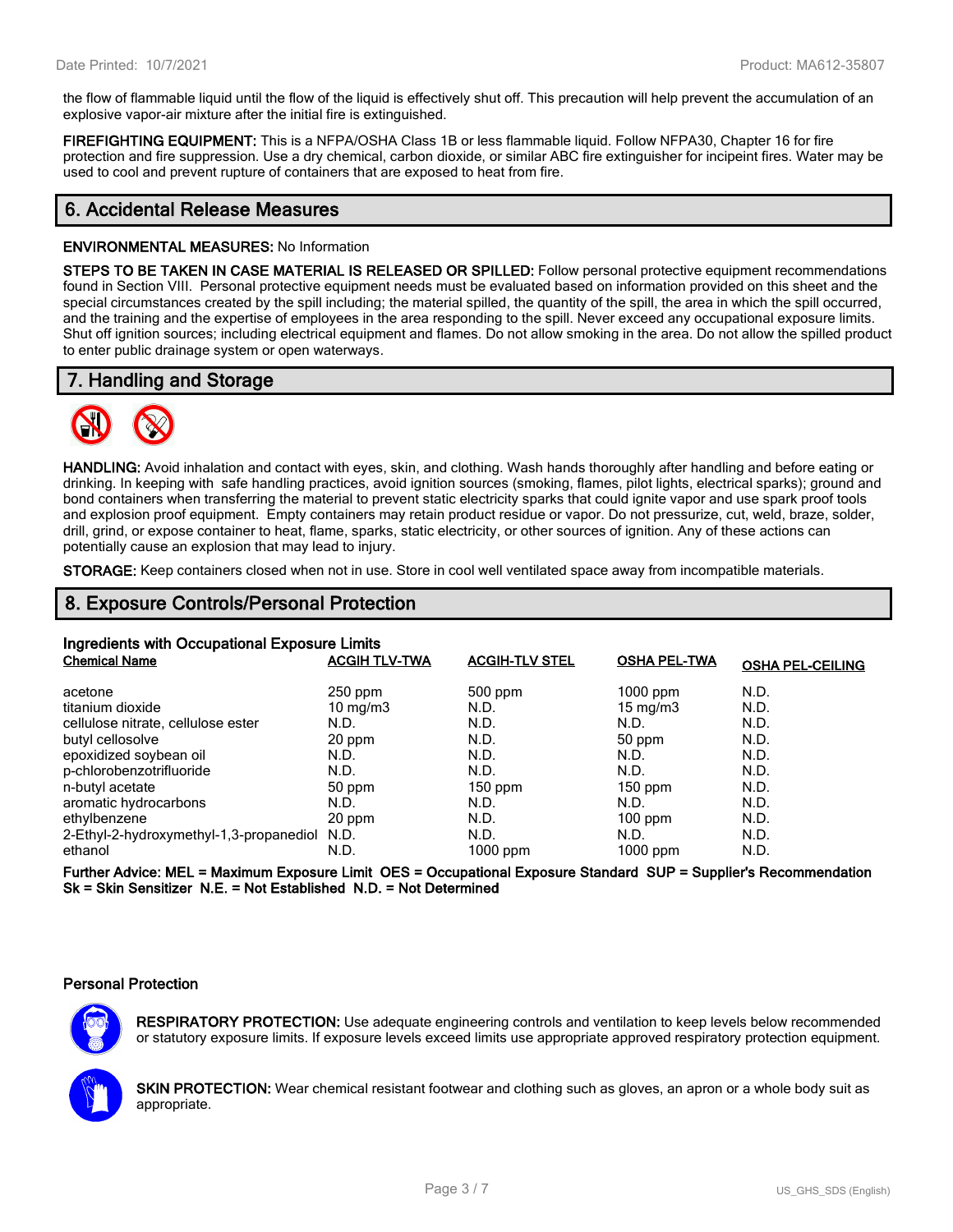

**EYE PROTECTION:** Wear chemical-resistant glasses and/or goggles and a face shield when eye and face contact is possible due to splashing or spraying of material.



**OTHER PROTECTIVE EQUIPMENT:** No Information



**HYGIENIC PRACTICES:** It is good practice to avoid contact with the product and/or its vapors, mists or dust by using appropriate protective measures. Wash thoroughly after handling and before eating or drinking.

# **9. Physical and Chemical Properties**

| Appearance:                    | <b>Colored Liquid</b>            | <b>Physical State:</b>                      | <b>LIQUID</b>   |
|--------------------------------|----------------------------------|---------------------------------------------|-----------------|
| Odor:                          | <b>Strong Solvent</b>            | <b>Odor Threshold:</b>                      | Not determined  |
| Density, g/cm3:                | 0.994                            | pH:                                         | Not determined  |
| Freeze Point, °F:              | Not determined                   | <b>Viscosity:</b>                           | Not determined  |
| <b>Solubility in Water:</b>    | Not determined                   | Partition Coefficient, n-octanol/<br>water: | Not determined  |
| Decomposition temperature, °F: | Not determined                   | <b>Explosive Limits, %:</b>                 | Not determined  |
| Boiling Range, °F:             | $>$ 100 °F                       | Flash Point, °F:                            | -4 $^{\circ}$ F |
| Combustibility:                | <b>Supports Combustion</b>       | Auto-Ignition Temperature, °F:              | Not determined  |
| <b>Evaporation Rate:</b>       | <b>Faster than Diethyl Ether</b> | Vapor Pressure, mmHg:                       | Not determined  |
| <b>Vapor Density:</b>          | Not determined                   |                                             |                 |
| $N.I. = No Information$        |                                  |                                             |                 |

## **10. Stability and reactivity**

**STABILITY:** Stable under normal conditions.

**CONDITIONS TO AVOID:** Heat, flames and sparks.

**INCOMPATIBILITY:** Acids, Bases, Oxidizing agents

**HAZARDOUS DECOMPOSITION PRODUCTS:** Not determined.

## **11. Toxicological information**

**Practical Experiences**

**EMERGENCY OVERVIEW:** No Information **EFFECT OF OVEREXPOSURE - EYE CONTACT:** No Information **EFFECT OF OVEREXPOSURE - INGESTION:** No Information **EFFECT OF OVEREXPOSURE - INHALATION:** No Information **EFFECT OF OVEREXPOSURE - SKIN CONTACT:** No Information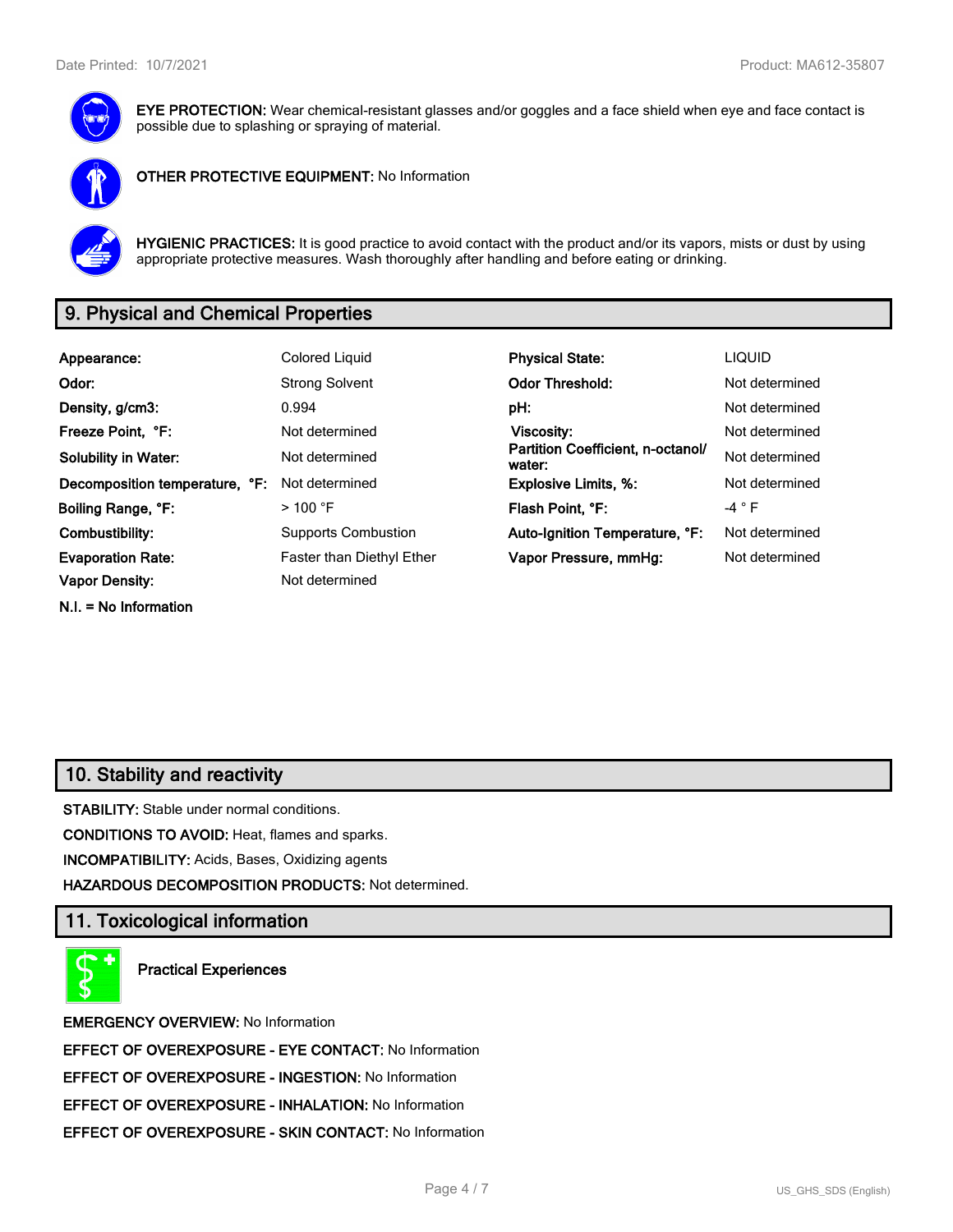#### **CARCINOGENICITY:** May cause cancer.

This product contains Titanium Dioxide, which is listed by IARC as possibly carcinogenic to humans (Group 2B). This listing is based on inadequate evidence of carcinogenicity in humans and sufficient evidence in experimental animals. This classification is relevant when exposed to titanium dioxide in dust or powder form only, including cured product that is subject to sanding, grinding, cutting, or other surface preparation activities.

#### **PRIMARY ROUTE(S) OF ENTRY:**

#### **Eye Contact, Skin Contact, Inhalation**

#### **Acute Toxicity Values The acute effects of this product have not been tested. Data on individual components are tabulated below**

| CAS-No.    | <b>Chemical Name</b>                    | Oral LD50        | Dermal LD50                       | Vapor LC50     |
|------------|-----------------------------------------|------------------|-----------------------------------|----------------|
| 67-64-1    | acetone                                 | 1800 mg/kg Rat   | 20000 mg/kg Rabbit                | 50.1 mg/L Rat  |
| 13463-67-7 | titanium dioxide                        | >10000 mg/kg Rat | $>10000$ mg/kg Rabbit $>20$ mg/l  |                |
| 9004-70-0  | cellulose nitrate, cellulose ester      | >5000 mg/kg Rat  | >5000 mg/kg                       | $>20$ mg/l     |
| 111-76-2   | butyl cellosolve                        | 470 mg/kg Rat    | >2000 mg/kg Rabbit                | $>4.9$ ma/l    |
| 8013-07-8  | epoxidized soybean oil                  | 21000 mg/kg Rat  | >19600 mg/kg Rabbit >20.1         |                |
| $98-56-6$  | p-chlorobenzotrifluoride                | 13000 mg/kg Rat  | >2683 mg/kg Rabbit 33 mg/L Rat    |                |
| 123-86-4   | n-butyl acetate                         | 14130 mg/kg Rat  | >17600 mg/kg Rabbit 23.4 mg/l Rat |                |
| 64742-95-6 | aromatic hydrocarbons                   | 14000 mg/kg Rat  | >2000 mg/kg Rabbit                | >4.96 mg/l Rat |
| 100-41-4   | ethylbenzene                            | 3500 mg/kg Rat   | 15400 mg/kg Rabbit                | 17.2 mg/L Rat  |
| 77-99-6    | 2-Ethyl-2-hydroxymethyl-1,3-propanediol | 14100 mg/kg Rat  | >10,000 mg/kg Rabbit N.I.         |                |
| 64-17-5    | ethanol                                 | 7060 mg/kg Rat   | 15,800 mg/kg                      | 124.7 mg/L Rat |

#### **N.I. = No Information**

## **12. Ecological information**

**ECOLOGICAL INFORMATION:** Ecological evaluation of this material has not been performed; however, do not allow the product to be released to the environment without governmental approval/permits.

## **13. Disposal Information**



## **Product**

**DISPOSAL METHOD:** Waste from this material may be a listed and/or characteristic hazardous waste. Dispose of material, contaminated absorbent, container and unused contents in accordance with local, state, and federal regulations.

**STEPS TO BE TAKEN IN CASE MATERIAL IS RELEASED OR SPILLED:** Follow personal protective equipment recommendations found in Section VIII. Personal protective equipment needs must be evaluated based on information provided on this sheet and the special circumstances created by the spill including; the material spilled, the quantity of the spill, the area in which the spill occurred, and the training and the expertise of employees in the area responding to the spill. Never exceed any occupational exposure limits. Shut off ignition sources; including electrical equipment and flames. Do not allow smoking in the area. Do not allow the spilled product to enter public drainage system or open waterways.

## **14. Transport Information**

#### **SPECIAL TRANSPORT PRECAUTIONS:** No Information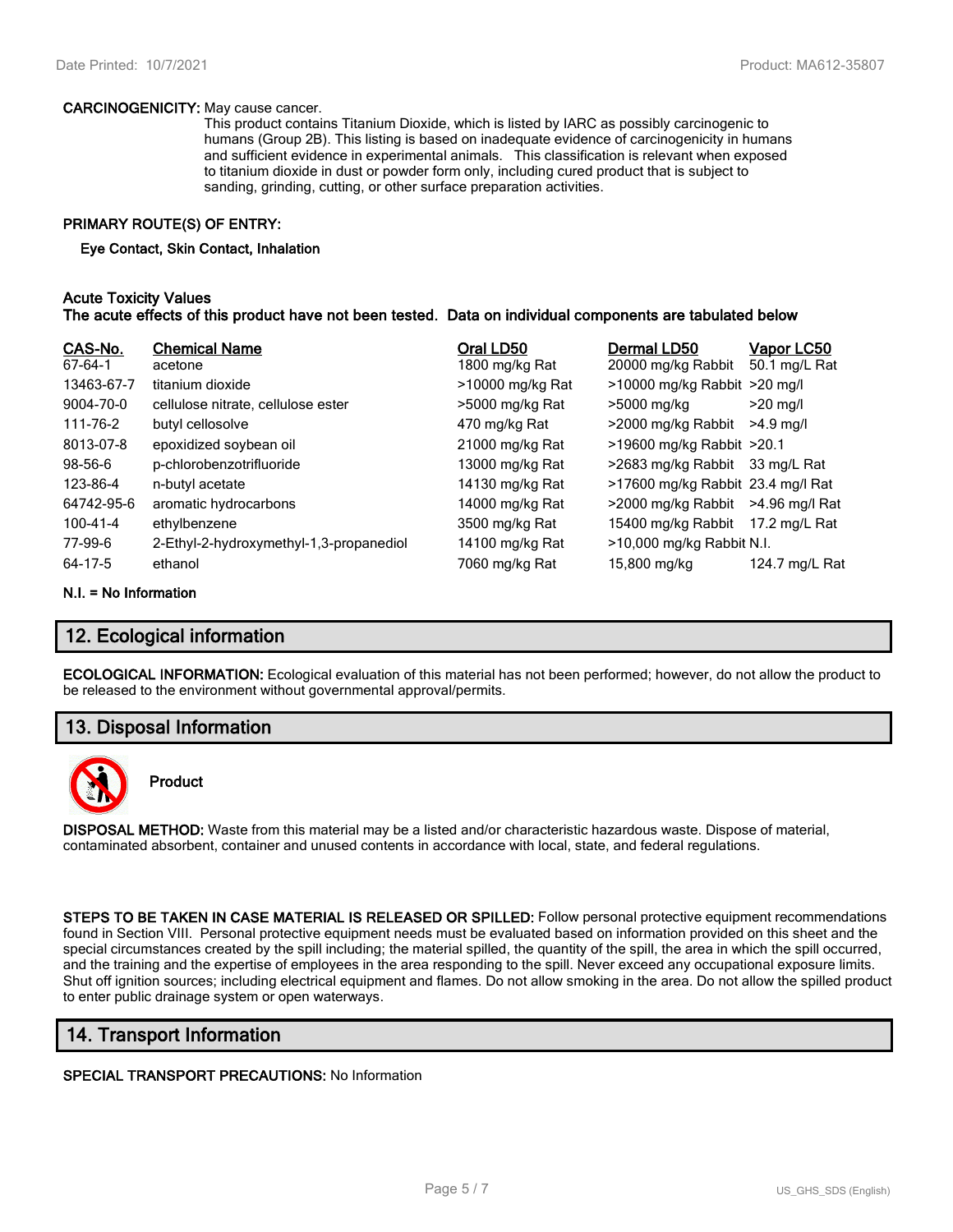**DOT:** CONSUMER COMMODITY **IATA:** UN1263, PAINT, 3, II **IMDG:** UN1263, PAINT, 3, II

## **15. Regulatory Information**

## **U.S. Federal Regulations:**

#### **CERCLA - SARA Hazard Category**

This product has been reviewed according to the EPA 'Hazard Categories' promulgated under Sections 311 and 312 of the Superfund Amendment and Reauthorization Act of 1986 (SARA Title III) and is considered, under applicable definitions, to meet the following categories:

Fire Hazard, Acute Health Hazard, Chronic Health Hazard

#### **SARA SECTION 313**

This product contains the following substances subject to the reporting requirements of Section 313 of Title III of the Superfund Amendment and Reauthorization Act of 1986 and 40 CFR part 372:

No Sara 313 components exist in this product.

#### **TOXIC SUBSTANCES CONTROL ACT**

This product contains the following chemical substances subject to the reporting requirements of TSCA 12(B) if exported from the United States:

| <b>Chemical Name</b>         | CAS-No.   |
|------------------------------|-----------|
| p-chlorobenzotrifluoride     | $98-56-6$ |
| octamethylcyclotetrasiloxane | 556-67-2  |
| acetaldehyde                 | 75-07-0   |

# **U.S. State Regulations:**

#### **CALIFORNIA PROPOSITION 65**

WARNING: Cancer and Reproductive Harm - www.P65Warnings.ca.gov.

Titanium Dioxide, Cancer, 11.2725% Propylidynetrimethanol, Reproductive Harm, 0.1199%

# **16. Other Information**

| <b>Revision Date:</b> |                        | <b>Supersedes Date:</b><br>10/7/2021                                                                                          |  |             |  |                             | 7/21/2021 |
|-----------------------|------------------------|-------------------------------------------------------------------------------------------------------------------------------|--|-------------|--|-----------------------------|-----------|
| Reason for revision:  |                        | <b>Revision Description Changed</b><br>Substance and/or Product Properties Changed in Section(s):<br>01 - Product Information |  |             |  |                             |           |
|                       | Datasheet produced by: | <b>Regulatory Department</b>                                                                                                  |  |             |  |                             |           |
| <b>HMIS Ratings:</b>  |                        |                                                                                                                               |  |             |  |                             |           |
| Health:               |                        | Flammability:                                                                                                                 |  | Reactivity: |  | <b>Personal Protection:</b> |           |
|                       |                        |                                                                                                                               |  |             |  |                             |           |

**Volatile Organic Compounds, gr/ltr:** 258